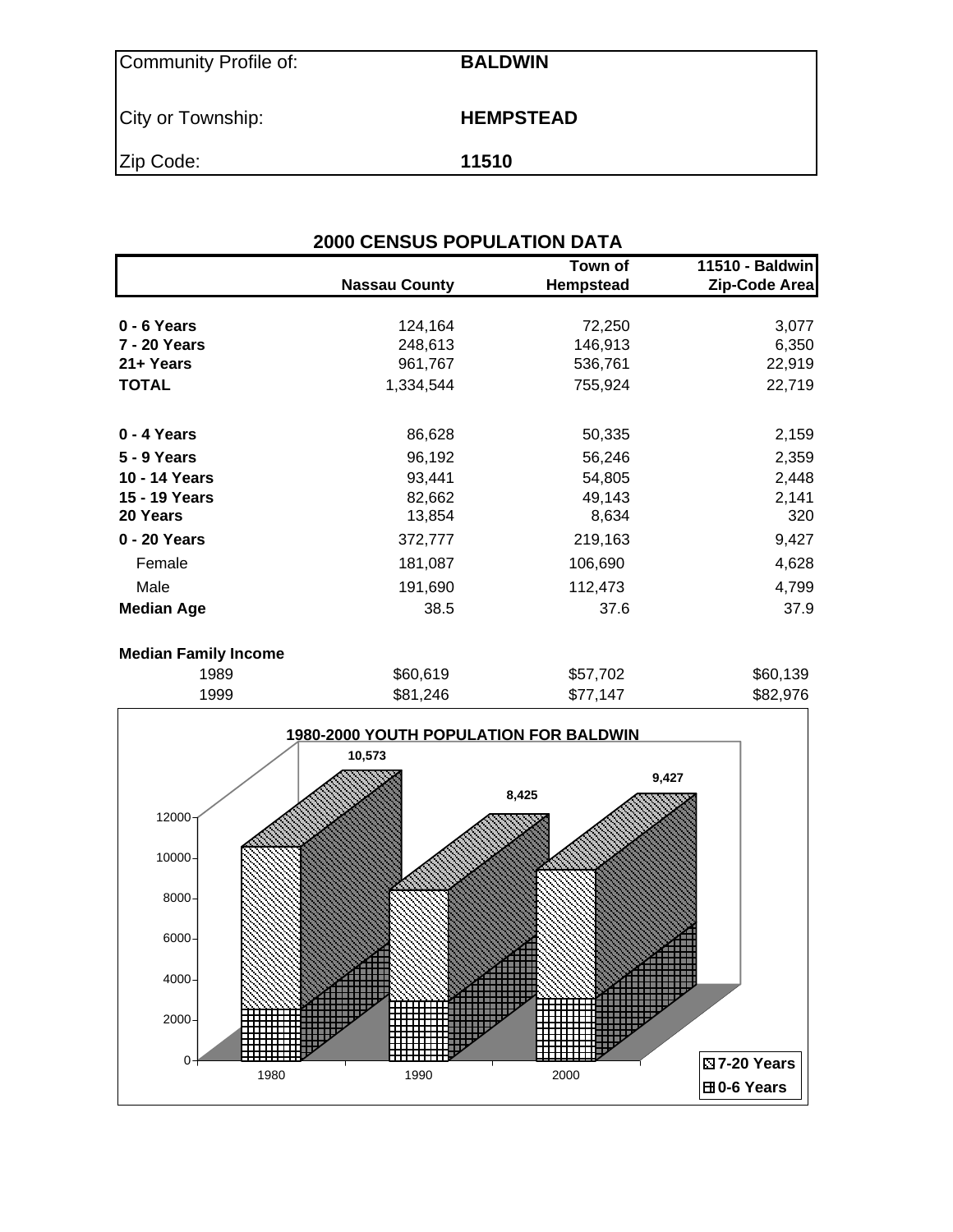# **2000 POPULATION PROJECTION DATA**

|                     | <b>Nassau County</b> |                       | Town of<br><b>Hempstead</b> |      | 11510 - Baldwin<br>Zip-Code Area |                                     |
|---------------------|----------------------|-----------------------|-----------------------------|------|----------------------------------|-------------------------------------|
|                     |                      |                       |                             |      |                                  |                                     |
| 0 - 6 Years         | 118,978              |                       | 73,806                      |      | 2,685                            |                                     |
| 7 - 20 Years        | 231,792              |                       | 139,895                     |      | 6,319                            |                                     |
| 21+ Years           | 978,505              |                       | 557,917                     |      | 21,037                           |                                     |
| <b>TOTAL</b>        | 1,329,275            |                       | 771,618                     |      | 30,041                           |                                     |
| $\vert$ 0 - 4 Years | 83,639               |                       | 52,174                      |      | 1,871                            |                                     |
| $5 - 9$ Years       | 90,106               |                       | 55,438                      |      | 2,112                            |                                     |
| 10 - 14 Years       | 82,042               |                       | 49,470                      |      | 2,159                            |                                     |
| 15 - 19 Years       | 79,040               |                       | 47,058                      |      | 2,359                            |                                     |
| 20 Years            | 15,943               |                       | 9,563                       |      | 502                              |                                     |
| $0 - 20$ Years      | 350,770              |                       | 213,701                     |      | 9,004                            |                                     |
| 2,500               |                      |                       |                             |      |                                  |                                     |
| 2,000               |                      | ma <sub>mamaman</sub> | ×                           |      |                                  |                                     |
| 1,500               |                      |                       |                             |      |                                  | ™≥™ 0-4<br>$-5-9$<br>"""""""" 10-14 |
| 1,000               |                      |                       |                             |      |                                  | $15 - 19$                           |
| 500                 |                      |                       |                             |      |                                  |                                     |
| 0<br>2001           | 2002<br>2003<br>2004 | 2005                  | 2006<br>2007                | 2008 | 2009                             | 2010                                |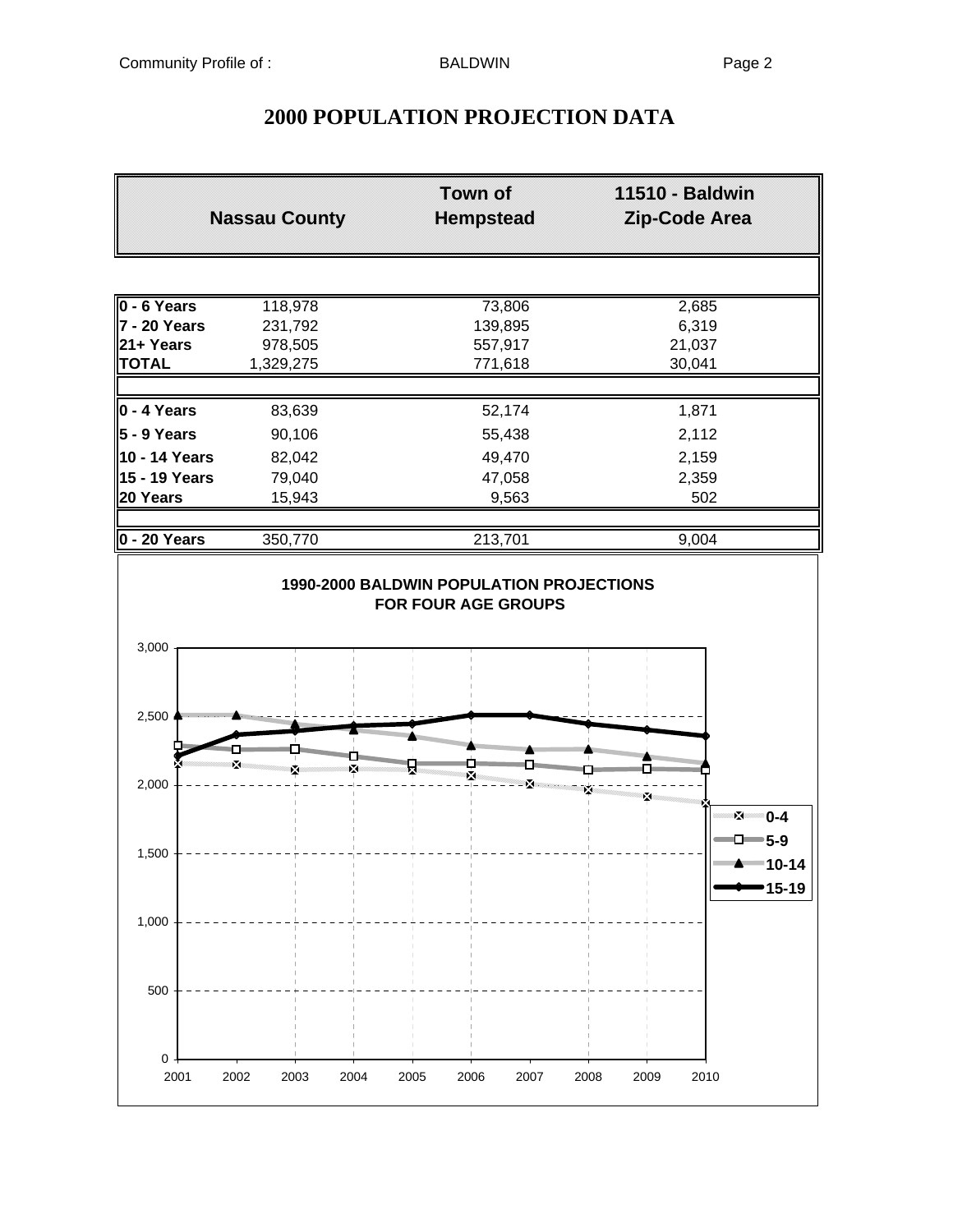.<br>|}

|                |                                                                                                                                                                                    | <b>TEMPORARY ASSISTANCE TO</b><br><b>NEEDY FAMILIES (Formerly AFDC)</b>           |               |
|----------------|------------------------------------------------------------------------------------------------------------------------------------------------------------------------------------|-----------------------------------------------------------------------------------|---------------|
|                |                                                                                                                                                                                    | (NUMBER OF INDIVIDUALS)                                                           |               |
|                |                                                                                                                                                                                    |                                                                                   |               |
|                |                                                                                                                                                                                    | Town of                                                                           | 16-20 y       |
| Year           | Nassau County                                                                                                                                                                      | Hempstead                                                                         | Zip-Code Area |
| 1985           | 15,963                                                                                                                                                                             | 11,783                                                                            | 160           |
| 1986           | 15,337                                                                                                                                                                             | 11,390                                                                            | 162           |
| 1987           | 13,321                                                                                                                                                                             | 9,981                                                                             | 137           |
| 1988           | 12,410                                                                                                                                                                             | 9,168                                                                             | 125           |
| 1989           | 11,950                                                                                                                                                                             | 8,943                                                                             | 128           |
| 1990           | 12,607                                                                                                                                                                             | 9,404                                                                             | 127           |
| 1991           | 15,317                                                                                                                                                                             | 11,504                                                                            | 177           |
| 1992           | 16,528                                                                                                                                                                             | 12,410                                                                            | 221           |
| 1993           | 20,129                                                                                                                                                                             | 15,031                                                                            | 341           |
| 1994           | 20,622                                                                                                                                                                             | 15,217                                                                            | 382           |
| 1995           | 20,229                                                                                                                                                                             | 14,981                                                                            | 393           |
| 1996           | 17,800                                                                                                                                                                             | 13,309                                                                            | 283           |
| 1997           | 14,940                                                                                                                                                                             | 11,219                                                                            | 253           |
| 1998           | 12,706                                                                                                                                                                             | 9,651                                                                             | 239           |
| 1999           | 10,825                                                                                                                                                                             | 8,265                                                                             | 206           |
| 80<br>Rate Per | 1987-1999 BALDWIN, NASSAU COUNTY AND TOWN OF HEMPSTEAD<br>25.00<br>20.00<br>15.00<br><b>PAGES</b><br>40<br>10.00<br>van<br>5.00<br>0.00<br>1987 1988 1989 1990 1991 1992 1993 1994 | AFDC RATES PER 1000 RESIDENTS<br>688897.<br>Aliix<br>1995<br>1996<br>1997<br>1998 | 1999          |
|                | <b>Nassau County</b>                                                                                                                                                               | <b>H</b> Hempstead                                                                | □16-20 y      |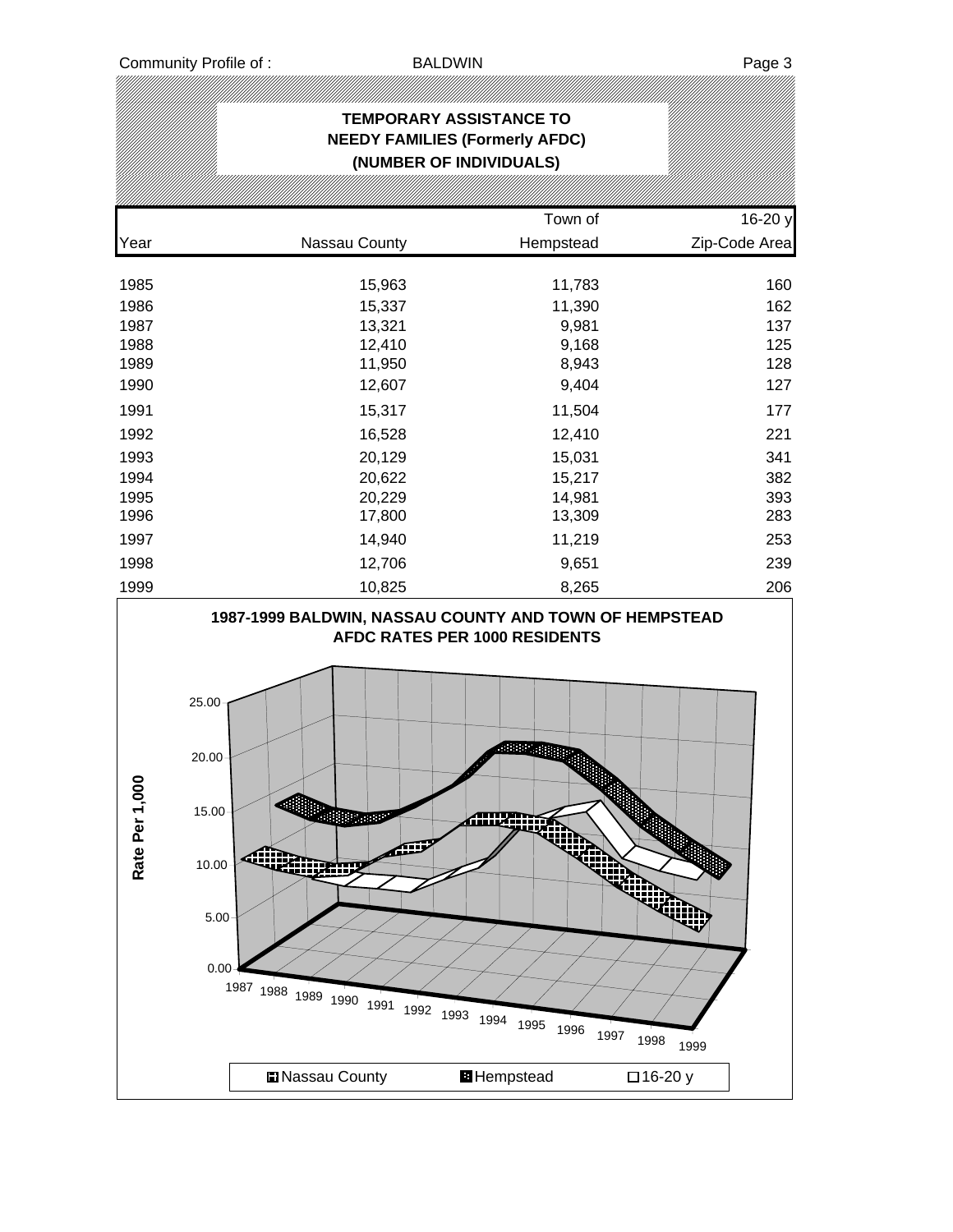#### **11510 ZIP-CODE AREA RESIDENT YOUTH OFFENSES**

|      |                | 7-15 Years Old     |                    |                  |
|------|----------------|--------------------|--------------------|------------------|
|      |                | <b>Station</b>     | <b>Subjects of</b> |                  |
| Year | <b>Arrests</b> | <b>Adjustments</b> | Investigation      | <b>Totals</b>    |
| 1990 | 27             | 73                 | 13                 | 113              |
| 1991 | 30             | 77                 | 10                 | 117              |
| 1992 | 37             | 86                 | 33                 | 156              |
| 1993 | 47             | 115                | 41                 | 203              |
| 1994 | 39             | 67                 | 60                 | 166              |
| 1995 | 38             | 48                 | 32                 | 118              |
| 1996 | 29             | 43                 | 29                 | 101              |
| 1997 | 9              | 53                 | 20                 | 82               |
|      |                |                    |                    |                  |
|      |                | 16-20 Years Old    |                    |                  |
|      |                | <b>Subjects of</b> |                    | <b>All Ages</b>  |
| Year | <b>Arrests</b> | Investigation      | <b>Totals</b>      | Total Incidents* |
| 1990 | 100            | 30                 | 130                | 245              |
| 1991 | 76             | 54                 | 130                | 247              |
| 1992 | 55             | 35                 | 90                 | 247              |
| 1993 | 55             | 39                 | 94                 | 297              |
| 1994 | 53             | 61                 | 114                | 281              |
| 1995 | 92             | 58                 | 150                | 268              |
| 1996 | 77             | 52                 | 129                | 230              |



\* Total incidents include arrests, station adjustments and subjects of investigation for 1988 - 1995. Subjects were not available prior to 1988. Youth offense data does not include data on convictions following from some of these arrests.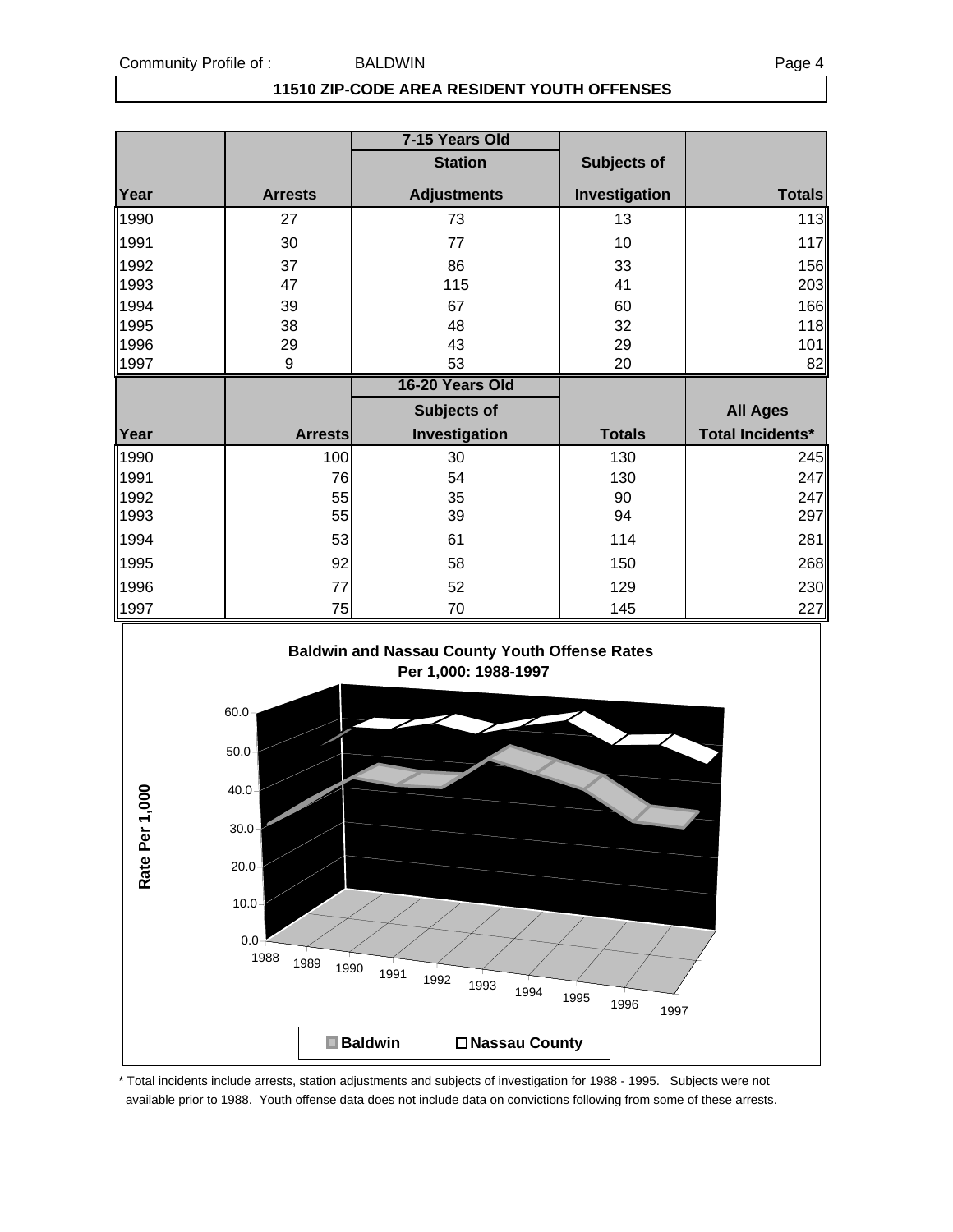Community Profile of : BALDWIN BALDWIN Page 5

|                                                                                    | <b>11510 ZIP-CODE AREA RESIDENT YOUTH OFFENSES</b> |                            |                       |               |              |                 |              |                                                               |  |  |  |  |  |
|------------------------------------------------------------------------------------|----------------------------------------------------|----------------------------|-----------------------|---------------|--------------|-----------------|--------------|---------------------------------------------------------------|--|--|--|--|--|
| Youth Offense Rate Per 1000 Resident Youth<br>For Combined Offense Types and Total |                                                    |                            |                       |               |              |                 |              |                                                               |  |  |  |  |  |
|                                                                                    | Drug &                                             | <b>Violent &amp;</b>       |                       |               |              | <b>Criminal</b> |              |                                                               |  |  |  |  |  |
| Year                                                                               |                                                    | Alcohol Threatening        | <b>Property</b>       | <b>Status</b> | <b>Theft</b> | <b>Nonconf</b>  | <b>Other</b> | <b>Total</b>                                                  |  |  |  |  |  |
| 1990                                                                               | 3.5                                                | 9.8                        | 5.6                   | 7.1           | 13.8         | 2.7             | 1.1          | 44.6                                                          |  |  |  |  |  |
| 1991                                                                               | 3.0                                                | 10.2                       | 6.2                   | 6.2           | 9.9          | 1.4             | 4.2          | 43.5                                                          |  |  |  |  |  |
| 1992                                                                               | 3.2                                                | 10.8                       | 6.9                   | 5.9           | 8.2          | 2.0             | 5.7          | 43.9                                                          |  |  |  |  |  |
| 1993                                                                               | 5.4                                                | 10.9                       | 5.6                   | 10.3          | 9.8          | 1.2             | 8.1          | 52.0                                                          |  |  |  |  |  |
| 1994                                                                               | 1.2                                                | 12.5                       | 5.4                   | 10.5          | 8.4          | 2.1             | 9.1          | 49.3                                                          |  |  |  |  |  |
| 1995                                                                               | 3.6                                                | 12.8                       | 7.6                   | 5.9           | 9.7          | 0.5             | 6.2          | 46.4                                                          |  |  |  |  |  |
| 1996                                                                               | 5.4                                                | 7.4                        | 5.4                   | 5.9           | 7.8          | 2.8             | 5.2          | 39.7                                                          |  |  |  |  |  |
| 1997                                                                               | 5.5                                                | 9.2                        | 2.9                   | 8.5           | 5.2          | 1.2             | 6.6          | 39.3                                                          |  |  |  |  |  |
|                                                                                    |                                                    |                            | <b>Youth Offenses</b> |               |              |                 |              |                                                               |  |  |  |  |  |
| For Combined Offense Types and Total                                               |                                                    |                            |                       |               |              |                 |              |                                                               |  |  |  |  |  |
|                                                                                    |                                                    |                            |                       |               |              |                 |              |                                                               |  |  |  |  |  |
|                                                                                    |                                                    |                            |                       |               |              |                 |              |                                                               |  |  |  |  |  |
|                                                                                    | Drug &                                             | Violent &                  |                       |               |              | <b>Criminal</b> |              |                                                               |  |  |  |  |  |
| Year                                                                               |                                                    | <b>Alcohol Threatening</b> | <b>Property</b>       | <b>Status</b> | <b>Theft</b> | <b>Nonconf</b>  | <b>Other</b> |                                                               |  |  |  |  |  |
|                                                                                    | 19                                                 | 54                         | 31                    | 39            | 76           | 15              | 6            |                                                               |  |  |  |  |  |
| 1991                                                                               | 17                                                 | 58                         | 35                    | 35            | 56           | 8               | 24           |                                                               |  |  |  |  |  |
| 1992                                                                               | 18                                                 | 61                         | 39                    | 33            | 46           | 11              | 32           |                                                               |  |  |  |  |  |
| 1993                                                                               | 31                                                 | 62                         | 32                    | 59            | 56           | $\overline{7}$  | 46           |                                                               |  |  |  |  |  |
| 1994                                                                               | 7                                                  | 71                         | 31                    | 60            | 48           | 12              | 52           | 281                                                           |  |  |  |  |  |
| 1995                                                                               | 21                                                 | 74                         | 44                    | 34            | 56           | 3               | 36           |                                                               |  |  |  |  |  |
| 1990<br>1996                                                                       | 31                                                 | 43                         | 31                    | 34            | 45           | 16              | 30           |                                                               |  |  |  |  |  |
| 1997                                                                               | 32                                                 | 53                         | 17                    | 49            | 30           | $\overline{7}$  | 38           | <b>Total</b><br>245<br>247<br>247<br>297<br>268<br>230<br>227 |  |  |  |  |  |

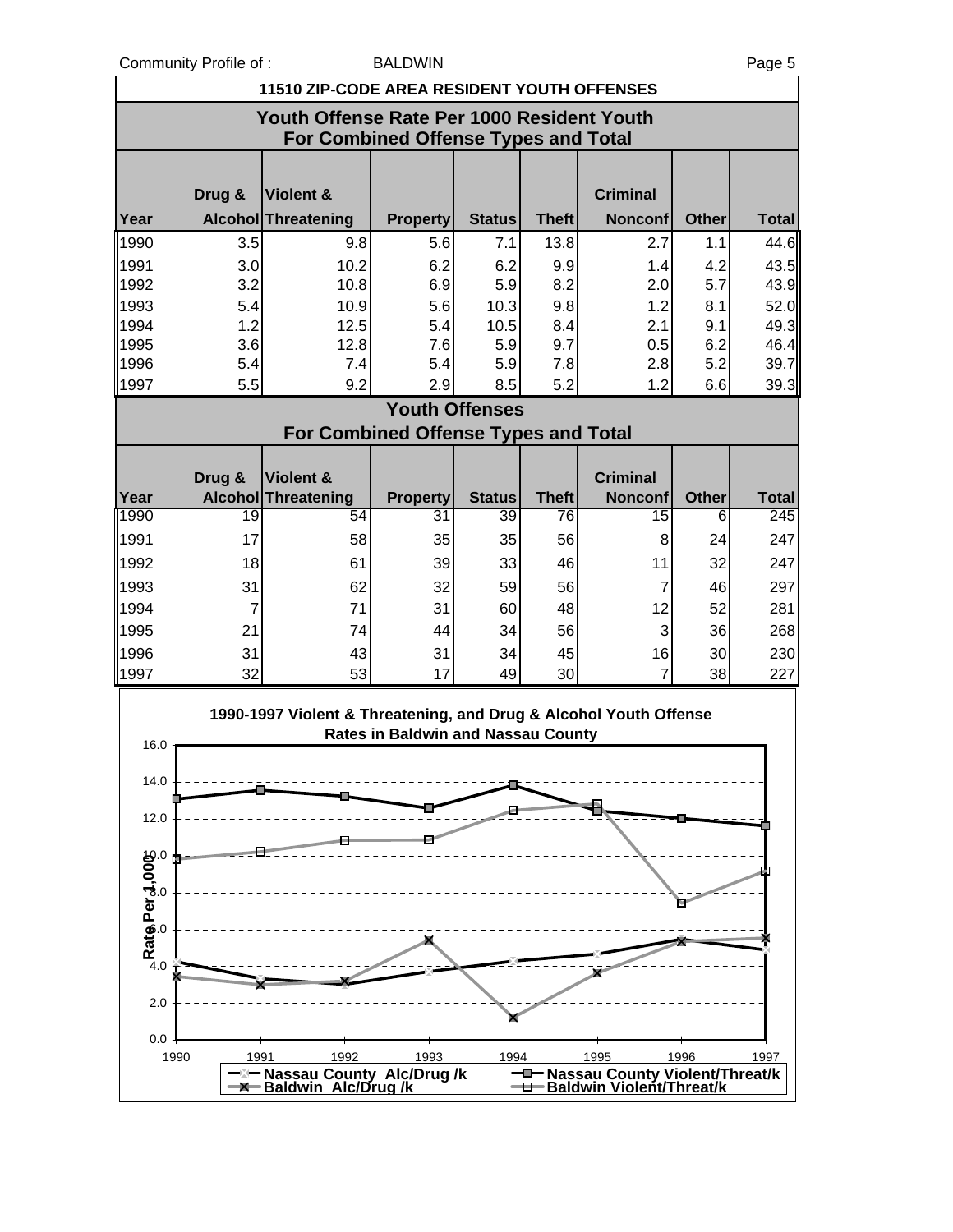

"Other" communities include Valley Stream, Uniondale, Island Park, Westbury, Hempstead, Point Lookout, Roslyn,

Levittown, Garden City, Massapequa, Freeport, Bellmore, Merrick and Lynbrook.

Each comprises less than 2.5% of all Baldwin resident youth offenses.



"Other" communities include Island Pk, Levittown, Suffolk, Other NYS, Floral Park, Oceanside, Roslyn, Seaford, Westbury, Woodmere, Bellmore, Merrick, Uniondale and West Hempstead. Each comprises less than 2% of offenses occuring in Baldwin.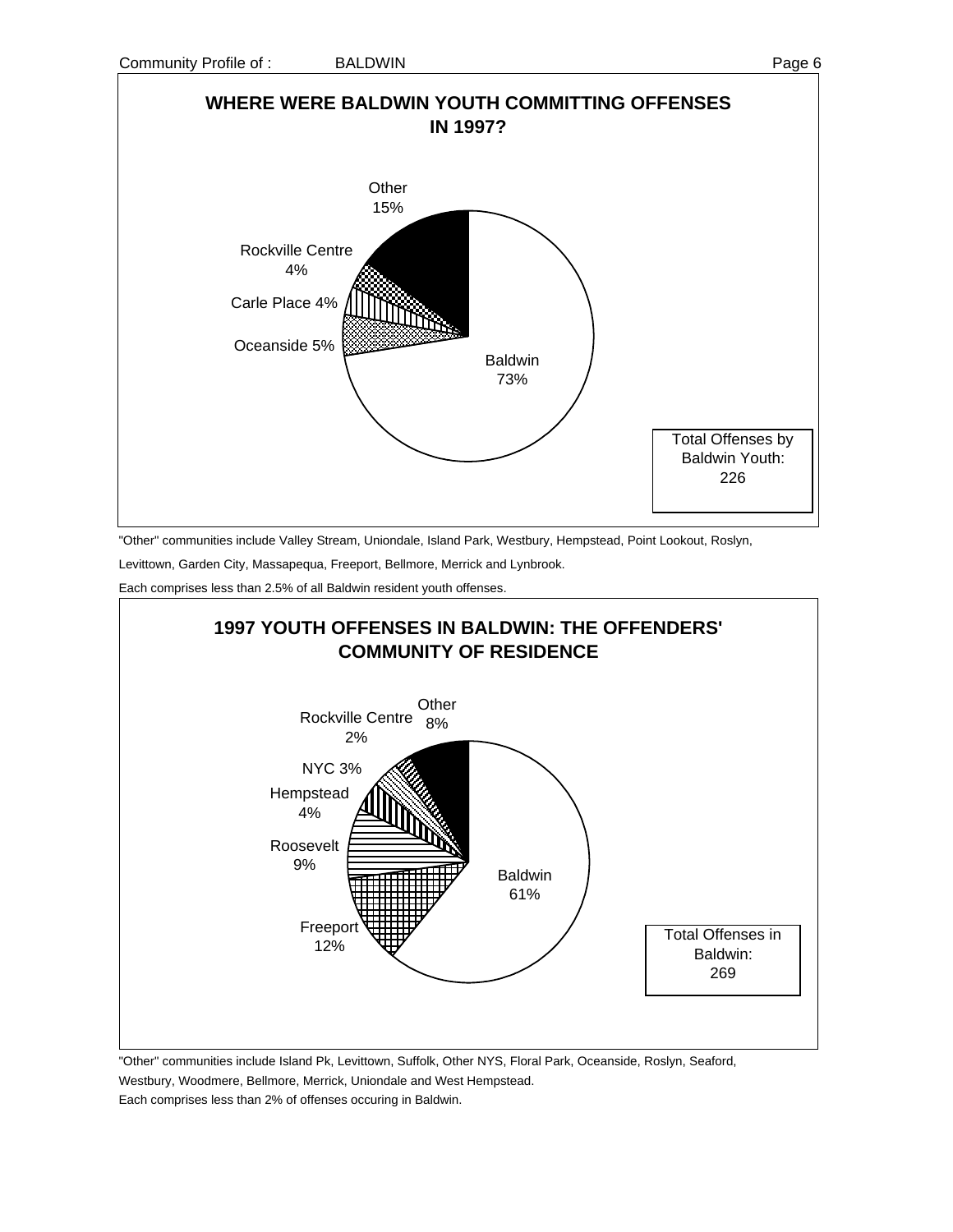|                                |                                              |                                |                                     |                                        |                                  |                                                        | 1991-97                                |
|--------------------------------|----------------------------------------------|--------------------------------|-------------------------------------|----------------------------------------|----------------------------------|--------------------------------------------------------|----------------------------------------|
|                                |                                              |                                |                                     |                                        |                                  |                                                        | Percent                                |
| 1991                           | 1992                                         | 1993                           | 1994                                | 1995                                   | 1996                             | 1997                                                   | Change                                 |
| $\overline{1}$<br>10 Yr & Less | $\overline{1}$                               | $\overline{2}$                 | $\overline{1}$                      | $\overline{1}$                         | $\overline{0}$                   | $\mathbf 1$                                            | 0.0%                                   |
| 3.0%                           | 3.2%                                         | 3.3%                           | 1.7%                                | 2.9%                                   | 0.0%                             | 2.2%                                                   |                                        |
| 5                              | $\overline{4}$                               | 8                              | 2                                   | $\mathbf 0$                            | $\overline{2}$                   | $\overline{4}$                                         | $-20.0%$                               |
| 15.2%                          | 12.9%                                        | 13.3%                          | 3.4%                                | 0.0%                                   | 6.1%                             | 8.7%                                                   |                                        |
| $\overline{6}$                 | $\overline{4}$                               | 15                             | $\overline{3}$                      | 2                                      | 6                                | 3                                                      | $-50.0%$                               |
| 18.2%                          | 12.9%                                        | 25.0%                          | 5.2%                                | 5.9%                                   | 18.2%                            | 6.5%                                                   |                                        |
| $\overline{7}$                 | 10                                           | $\overline{9}$                 | 15                                  | 8                                      | $\overline{3}$                   | 12                                                     | 71.4%                                  |
| 21.2%                          | 32.3%                                        | 15.0%                          | 25.9%                               | 23.5%                                  | 9.1%                             | 26.1%                                                  |                                        |
| 11                             | 8                                            | 16                             | 18                                  | 13                                     | 12                               | 16                                                     | 45.5%                                  |
| 33.3%                          | 25.8%                                        | 26.7%                          | 31.0%                               | 38.2%                                  | 36.4%                            | 34.8%                                                  |                                        |
| $\overline{1}$                 | $\overline{4}$                               | 6                              | 13                                  | $\overline{4}$                         | $\overline{7}$                   | $\overline{4}$                                         | 300.0%                                 |
| 3.0%                           | 12.9%                                        | 10.0%                          | 22.4%                               | 11.8%                                  | 21.2%                            | 8.7%                                                   |                                        |
|                                |                                              |                                |                                     |                                        |                                  |                                                        | 50.0%                                  |
| 6.1%                           |                                              | 5.0%                           | 6.9%                                | 11.8%                                  |                                  | 6.5%                                                   |                                        |
|                                |                                              |                                |                                     |                                        |                                  |                                                        |                                        |
| 0.0%                           | 0.0%                                         | 1.7%                           | 3.4%                                | 0.0%                                   | 3.0%                             | 2.2%                                                   |                                        |
|                                | $\Omega$                                     | $\Omega$                       | $\Omega$                            | 2                                      | $\Omega$                         | $\overline{2}$                                         |                                        |
| 0.0%                           | 0.0%                                         | 0.0%                           | 0.0%                                | 5.9%                                   | 0.0%                             | 4.3%                                                   |                                        |
|                                |                                              |                                |                                     |                                        |                                  |                                                        |                                        |
|                                |                                              |                                |                                     |                                        |                                  |                                                        | 39.4%                                  |
| 5.1                            | 4.7                                          | 9.0                            | 8.7                                 | 5.1                                    | 5.0                              | 7.1                                                    | 38.7%                                  |
| <b>Nassau County</b>           |                                              |                                |                                     |                                        |                                  |                                                        |                                        |
| 5.19                           | 6.63                                         | 8.98                           | 8.68                                |                                        | 7.23                             | 7.30                                                   | 40.5%                                  |
|                                | $\overline{2}$<br>$\Omega$<br>$\Omega$<br>33 | $\Omega$<br>0.0%<br>__ റ<br>31 | $\overline{3}$<br>$\mathbf 1$<br>60 | $\overline{4}$<br>$\overline{2}$<br>58 | $\overline{4}$<br>$\Omega$<br>34 | $\overline{2}$<br>6.1%<br>$\overline{1}$<br>33<br>7.52 | $\overline{3}$<br>$\overline{1}$<br>46 |

### **Resident Baldwin Runaway and Homeless Youth by Age Group**

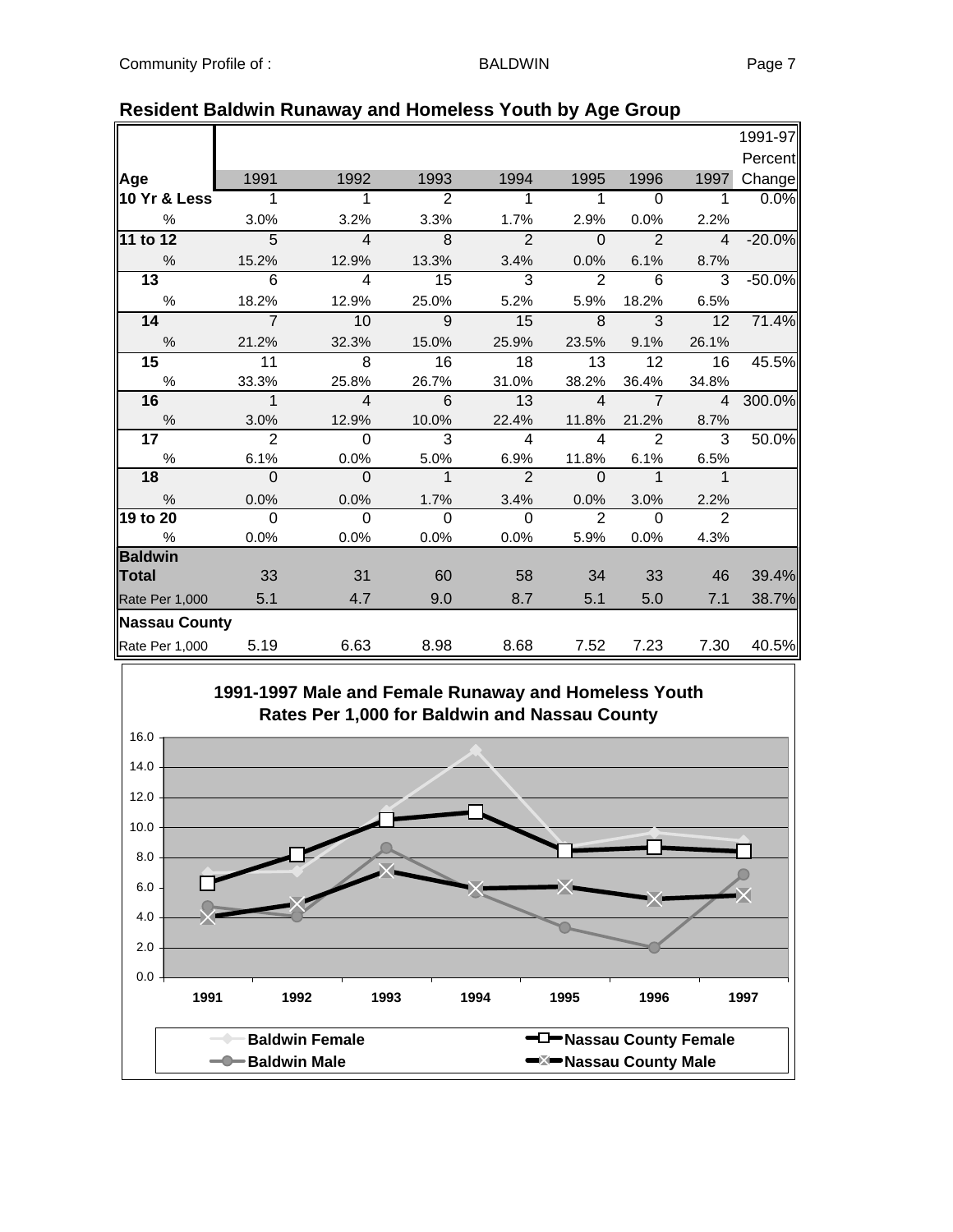#### Community Profile of : BALDWIN BALDWIN Page 8

## **PUBLIC SCHOOL ENROLLMENT IN BALDWIN UFSD**

|      | European         | African  |                | Asian    | <b>Native</b>                                         |               |       |
|------|------------------|----------|----------------|----------|-------------------------------------------------------|---------------|-------|
| Year | American         | American | Latino         | American | American                                              | Total         |       |
|      |                  |          |                |          |                                                       |               |       |
| 1987 | 4,105            | 516      | 136            | 133      | 2                                                     | 4,892         |       |
| 1988 | 3,949            | 491      | 113            | 132      | 2                                                     | 4,687         |       |
| 1989 | 3,772            | 493      | 138            | 133      | 5                                                     | 4,541         |       |
| 1990 | 3,599            | 522      | 179            | 163      | 11                                                    | 4,474         |       |
| 1991 | 3,517            | 541      | 192            | 152      | 9                                                     | 4,411         |       |
| 1992 | 3,501            | 616      | 250            | 174      | 5                                                     | 4,546         |       |
| 1993 | 3,551            | 648      | 290            | 166      | 3                                                     | 4,658         |       |
| 1994 | 3,563            | 714      | 311            | 183      | 0                                                     | 4,771         |       |
| 1995 | 3,656            | 841      | 319            | 185      | 5                                                     | 5,006         |       |
| 1996 | 3,627            | 859      | 347            | 191      | 11                                                    | 5,035         |       |
| 1997 | 3,498            | 946      | 376            | 210      | 8                                                     | 5,038         |       |
| 1998 | 3,364            | 1045     | 442            | 216      | 4                                                     | 5,071         |       |
| 1999 | 3,236            | 1204     | 473            | 216      | 8                                                     | 5,137         |       |
|      |                  |          |                |          | Net Change in School Enrollment Between 1987 and 1999 |               |       |
|      |                  | European | <b>African</b> |          | Asian                                                 | <b>Native</b> |       |
|      | 1987-99          | American | American       | Latino   | American                                              | American      | Total |
|      | Change in Number | $-869$   | 688            | 337      | 83                                                    | 6             | 245   |

| Change as Percent |         | $-21\%$                                               | 133%     | 248%   | 62%      | 300 <sup>%</sup> | 5%    |
|-------------------|---------|-------------------------------------------------------|----------|--------|----------|------------------|-------|
|                   |         | Net Change in School Enrollment Between 1993 and 1999 |          |        |          |                  |       |
|                   |         | European                                              | African  |        | Asian    | <b>Native</b>    |       |
|                   | 1993-99 | American                                              | American | Latino | American | American         | Total |

Change in Number -315 556 183 50 5 479



\* The 1993-99 change for Native Americans has been excluded from this chart because there were fewer than 10 enrolled in 1993 and 1999. This policy is meant to avoid distorted percent comparisons among groups.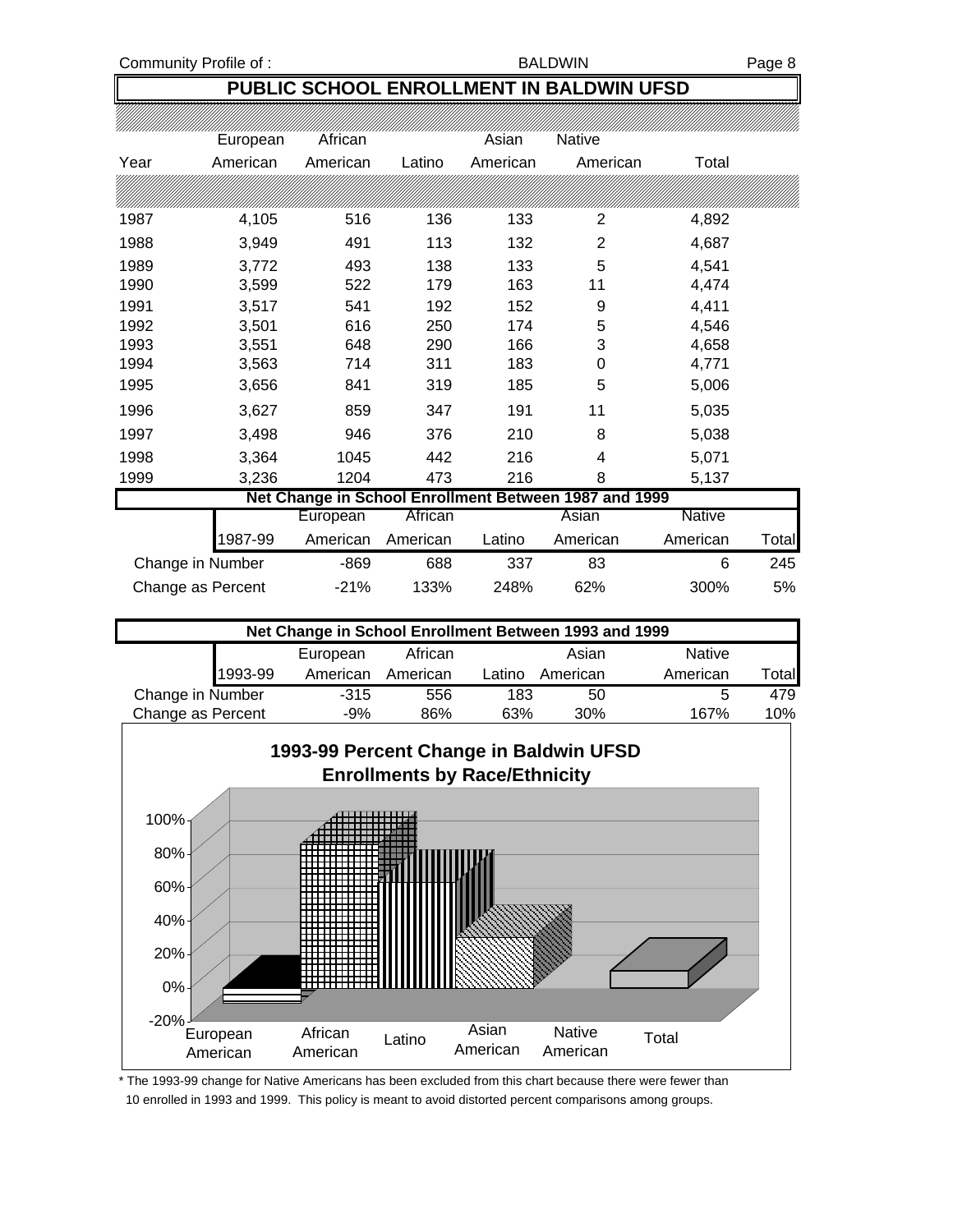#### BALDWIN

#### **REPORTED LIMITED ENGLISH PROFICIENT ENGLISH LANGUAGE LEARNERS (LEP/ELLs) IN BALDWIN UFSD\***

| Reported Number and Percent of LEP/ELL Students in Baldwin UFSD, |                                                                         |     |                         |               |                         |               |                         |  |  |  |  |
|------------------------------------------------------------------|-------------------------------------------------------------------------|-----|-------------------------|---------------|-------------------------|---------------|-------------------------|--|--|--|--|
| <b>Hempstead Town and Nassau County</b>                          |                                                                         |     |                         |               |                         |               |                         |  |  |  |  |
|                                                                  |                                                                         |     |                         |               |                         |               |                         |  |  |  |  |
|                                                                  | <b>Baldwin UFSD</b><br><b>Town of Hempstead</b><br><b>Nassau County</b> |     |                         |               |                         |               |                         |  |  |  |  |
| Year                                                             | <b>Number</b>                                                           |     | <b>Percent of</b>       | <b>Number</b> | <b>Percent of</b>       | <b>Number</b> | <b>Percent of</b>       |  |  |  |  |
|                                                                  |                                                                         |     | <b>Total Enrollment</b> |               | <b>Total Enrollment</b> |               | <b>Total Enrollment</b> |  |  |  |  |
| 1992                                                             |                                                                         | 102 | 2.2%                    | 3,240         | 3.2%                    | 6,044         | 3.5%                    |  |  |  |  |
| 1993                                                             |                                                                         | 113 | 2.4%                    | 3,875         | 3.7%                    | 6,963         | 4.0%                    |  |  |  |  |
| 1994                                                             |                                                                         | 96  | 2.0%                    | 4,271         | 4.1%                    | 7,492         | 4.2%                    |  |  |  |  |
| 1995                                                             |                                                                         | 108 | 2.2%                    | 4,674         | 4.3%                    | 7,823         | 4.3%                    |  |  |  |  |
| 1996                                                             |                                                                         | 101 | 2.0%                    | 4,847         | 4.4%                    | 8,276         | 4.5%                    |  |  |  |  |
| 1997                                                             |                                                                         | 121 | 2.4%                    | 5,532         | 4.9%                    | 9.219         | 4.9%                    |  |  |  |  |
| 1998                                                             |                                                                         | 131 | 2.6%                    | 5,878         | 5.1%                    | 9,353         | 4.8%                    |  |  |  |  |
| 1999                                                             |                                                                         | 115 | 2.2%                    | 6,134         | 5.2%                    | 10,077        | 5.1%                    |  |  |  |  |
| 1999 Total                                                       |                                                                         |     |                         |               |                         |               |                         |  |  |  |  |
| Enrollment                                                       | 5,137                                                                   |     |                         | 117,036       |                         | 195,804       |                         |  |  |  |  |
| 1992 - 1999                                                      | 12.7%                                                                   |     |                         | 89.3%         |                         | 66.7%         |                         |  |  |  |  |
| % Change                                                         |                                                                         |     |                         |               |                         |               |                         |  |  |  |  |

\* In the 1998-1999 school year, there were 77 different languages spoken by students enrolled in Nassau County public schools.



\*\* The annual number of reported LEP/ELLs enrollment is based upon the number of Limited English Proficient English Language Learners in the local district as reported on the State Education Department/ The University of the State of New York, Commissioners Regulations Part 154 Application.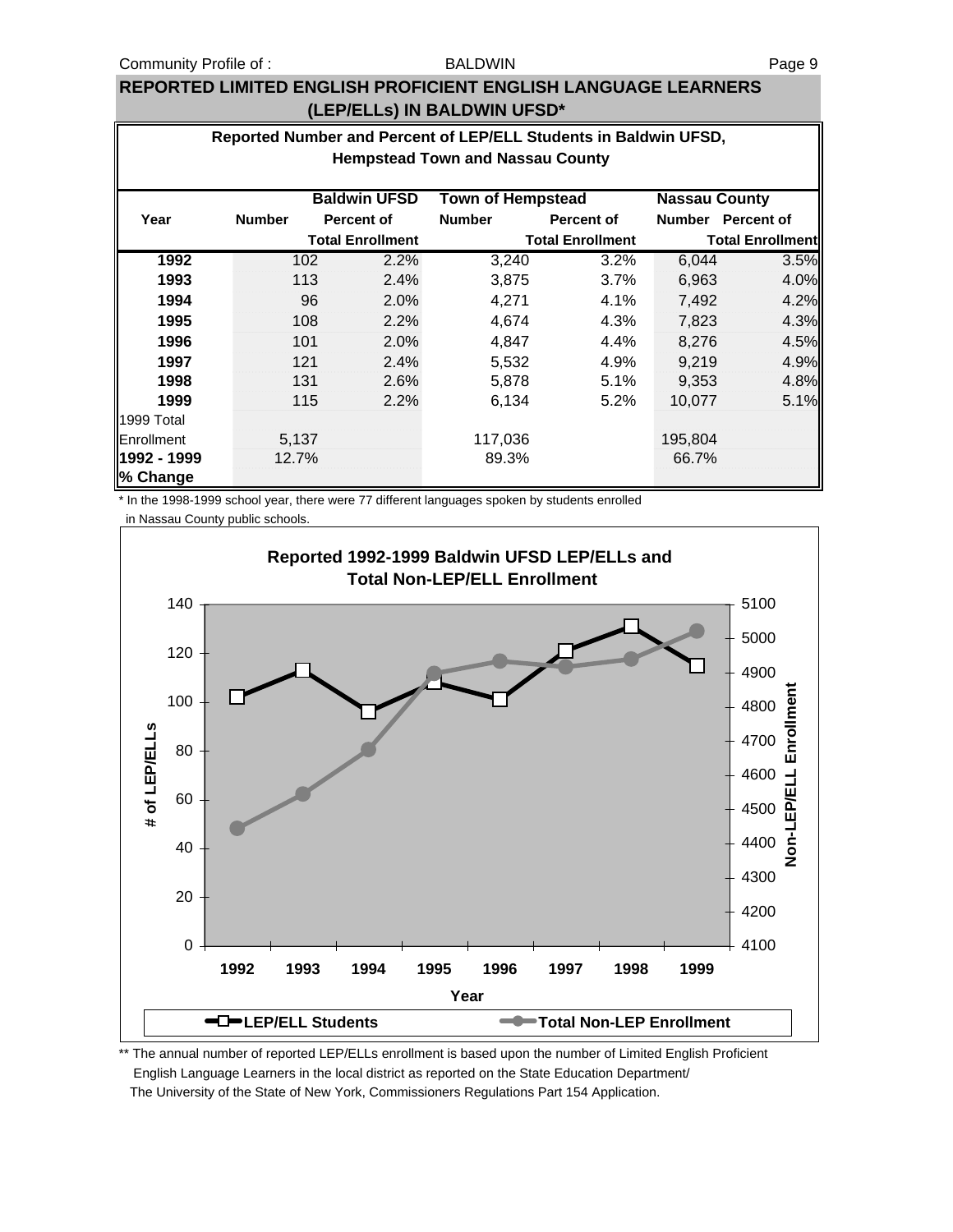Community Profile of : BALDWIN **Example 20** Page 10

|      | Dropouts in Baldwin UFSD, Town of Hempstead, and Nassau County |            |          |          |          |          |  |  |  |  |  |  |
|------|----------------------------------------------------------------|------------|----------|----------|----------|----------|--|--|--|--|--|--|
|      |                                                                |            |          |          |          |          |  |  |  |  |  |  |
|      | DROPOUT NUMBERS & PERCENTS OF HIGH SCHOOL ENROLLMENT*          |            |          |          |          |          |  |  |  |  |  |  |
| Year | District-#                                                     | District-% | Town-#** | Town-%** | County-# | County-% |  |  |  |  |  |  |
|      |                                                                |            |          |          |          |          |  |  |  |  |  |  |
| 1987 | 43                                                             | 2.5        | 898      | 2.4      | 1284     | 2.0      |  |  |  |  |  |  |
| 1988 | 56                                                             | 3.5        | 759      | 2.2      | 1177     | 2.0      |  |  |  |  |  |  |
| 1989 | 16                                                             | 1.1        | 654      | 2.0      | 932      | 1.7      |  |  |  |  |  |  |
| 1990 | 12                                                             | 0.9        | 546      | 1.8      | 759      | 1.4      |  |  |  |  |  |  |
| 1991 | 11                                                             | 0.8        | 432      | 1.4      | 613      | 1.2      |  |  |  |  |  |  |
| 1992 | 10                                                             | 0.7        | 483      | 1.6      | 654      | 1.2      |  |  |  |  |  |  |
| 1993 | 7                                                              | 0.5        | 484      | 1.6      | 630      | 1.2      |  |  |  |  |  |  |
| 1994 | 8                                                              | 0.6        | 533      | 1.7      | 724      | 1.4      |  |  |  |  |  |  |
| 1995 | 3                                                              | 0.2        | 395      | 1.3      | 531      | 1.0      |  |  |  |  |  |  |
| 1996 | 9                                                              | 0.6        | 337      | 1.1      | 477      | 0.9      |  |  |  |  |  |  |
| 1997 | 15                                                             | 1.0        | 358      | 1.1      | 479      | 0.9      |  |  |  |  |  |  |
| 1998 | 13                                                             | 0.9        | 330      | 1.0      | 489      | 0.9      |  |  |  |  |  |  |

\*Dropout Rate = Dropouts divided by 9-12 grade enrollment including ungraded secondary enrollment. A dropout

is defined as any pupil who left school prior to graduation & did not enter another school or program leading to a GED.



\*\*Town data based on a weighted average of communities which are fully or partially located within town boundaries.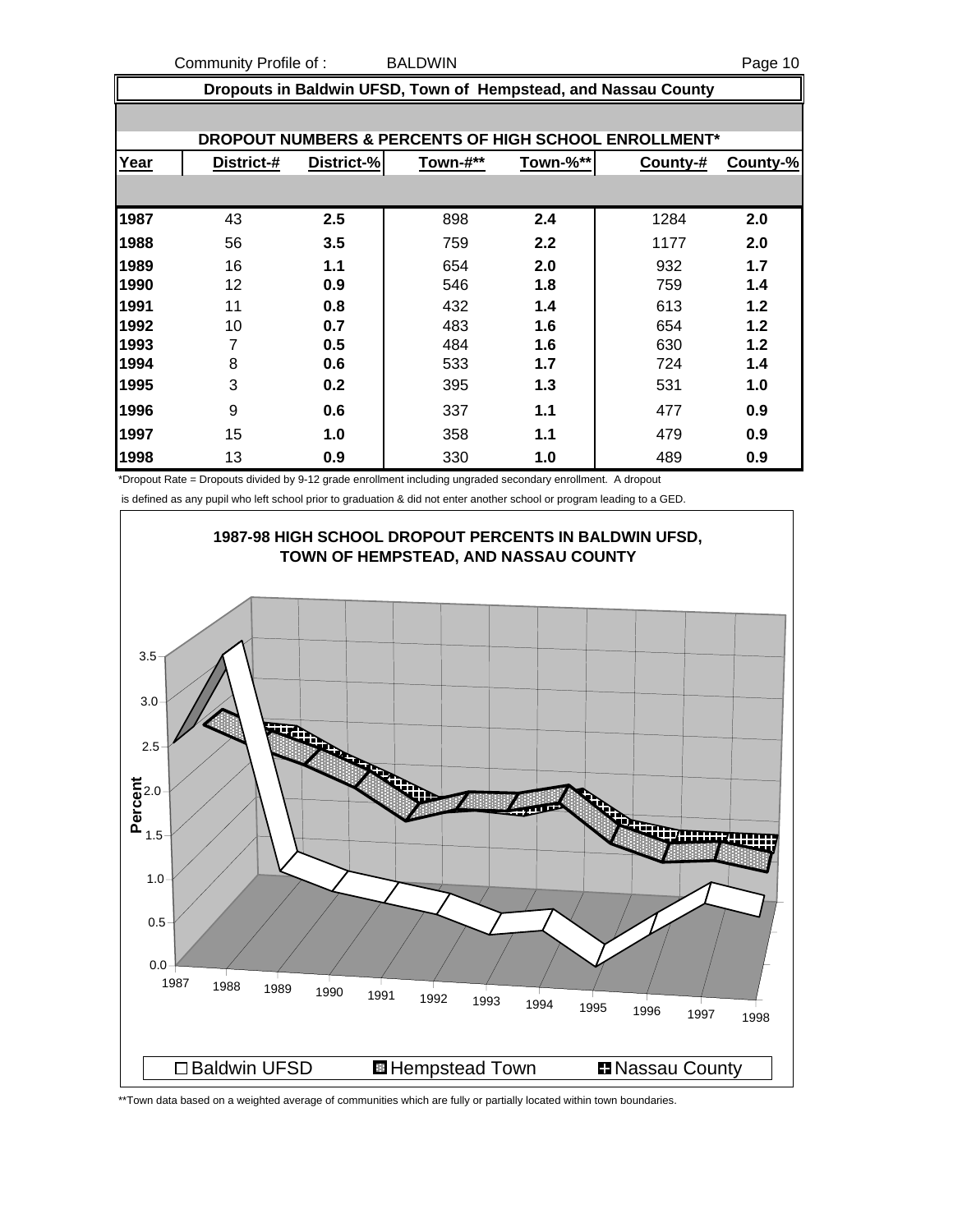| 1982-97 Total Births and Fertility Rates For Baldwin 11510<br>Nassau County and New York State* |                |           |                                  |           |               |                       |  |  |  |  |  |
|-------------------------------------------------------------------------------------------------|----------------|-----------|----------------------------------|-----------|---------------|-----------------------|--|--|--|--|--|
|                                                                                                 | <b>Baldwin</b> |           | <b>Nassau County</b>             |           |               | <b>New York State</b> |  |  |  |  |  |
|                                                                                                 |                |           |                                  |           |               |                       |  |  |  |  |  |
|                                                                                                 |                | Fertility |                                  | Fertility |               | Fertility             |  |  |  |  |  |
| Year                                                                                            | Births**       | Rate      | <b>Births</b>                    | Rate      | <b>Births</b> | Rate                  |  |  |  |  |  |
| 1982                                                                                            | 375            | 52.5      | 14,342                           | 49.0      | 246,889       | 59.6                  |  |  |  |  |  |
| 1983                                                                                            | 381            | 53.4      | 14,541                           | 49.8      | 248,222       | 59.6                  |  |  |  |  |  |
| 1984                                                                                            | 378            | 53.1      | 14,758                           | 50.6      | 250,436       | 59.9                  |  |  |  |  |  |
| 1985                                                                                            | 378            | 53.2      | 15,247                           | 52.3      | 258,826       | 61.6                  |  |  |  |  |  |
| 1986                                                                                            | 377            | 53.2      | 15,567                           | 53.5      | 263,045       | 62.3                  |  |  |  |  |  |
| 1987                                                                                            | 395            | 55.9      | 16,504                           | 56.8      | 271,355       | 64.0                  |  |  |  |  |  |
| 1988                                                                                            | 419            | 59.4      | 17,072                           | 58.8      | 279,976       | 65.8                  |  |  |  |  |  |
| 1989                                                                                            | 439            | 62.3      | 17,700                           | 61.1      | 290,528       | 67.9                  |  |  |  |  |  |
| 1990                                                                                            | 439            | 62.4      | 18,180                           | 62.8      | 297,468       | 69.3                  |  |  |  |  |  |
| 1991                                                                                            | 448            | 64.6      | 17,864                           | 62.2      | 292,523       | 68.1                  |  |  |  |  |  |
| 1992                                                                                            | 451            | 65.0      | 18,065                           | 63.3      | 287,531       | 67.2                  |  |  |  |  |  |
| 1993                                                                                            | 436            | 62.8      | 17,931                           | 63.2      | 282,377       | 66.3                  |  |  |  |  |  |
| 1994                                                                                            | 427            | 62.2      | 17,903                           | 64.6      | 277,945       | 65.6                  |  |  |  |  |  |
| 1995                                                                                            | 420            | 61.6      | 18,084                           | 66.0      | 271,042       | 64.3                  |  |  |  |  |  |
| 1996                                                                                            | 421            | 62.3      | 17,722                           | 63.8      | 263,611       | 63.0                  |  |  |  |  |  |
| 1997                                                                                            | 421            | 62.9      | 17,100                           | 62.0      | 256,976       | 61.8                  |  |  |  |  |  |
|                                                                                                 |                |           | 1982 - 1997 Baldwin Total Births |           |               |                       |  |  |  |  |  |
| 500                                                                                             |                |           |                                  |           |               |                       |  |  |  |  |  |
| 450                                                                                             |                |           |                                  |           |               |                       |  |  |  |  |  |
|                                                                                                 |                |           |                                  |           | አንግኝ ኤን       |                       |  |  |  |  |  |
| 400                                                                                             |                |           |                                  |           |               |                       |  |  |  |  |  |
| 350                                                                                             |                |           |                                  |           |               |                       |  |  |  |  |  |



\* Fertility rate based on live births per 1,000 female population 15-44. Data for 1990-97 reflect zip code boundaries. Data for prior years reflect the local community as comprised by census tracts.

\*\* The number of births to mothers in the Baldwin area is a three year running average for all years.

Source: Nassau County & New York State Departments of Health.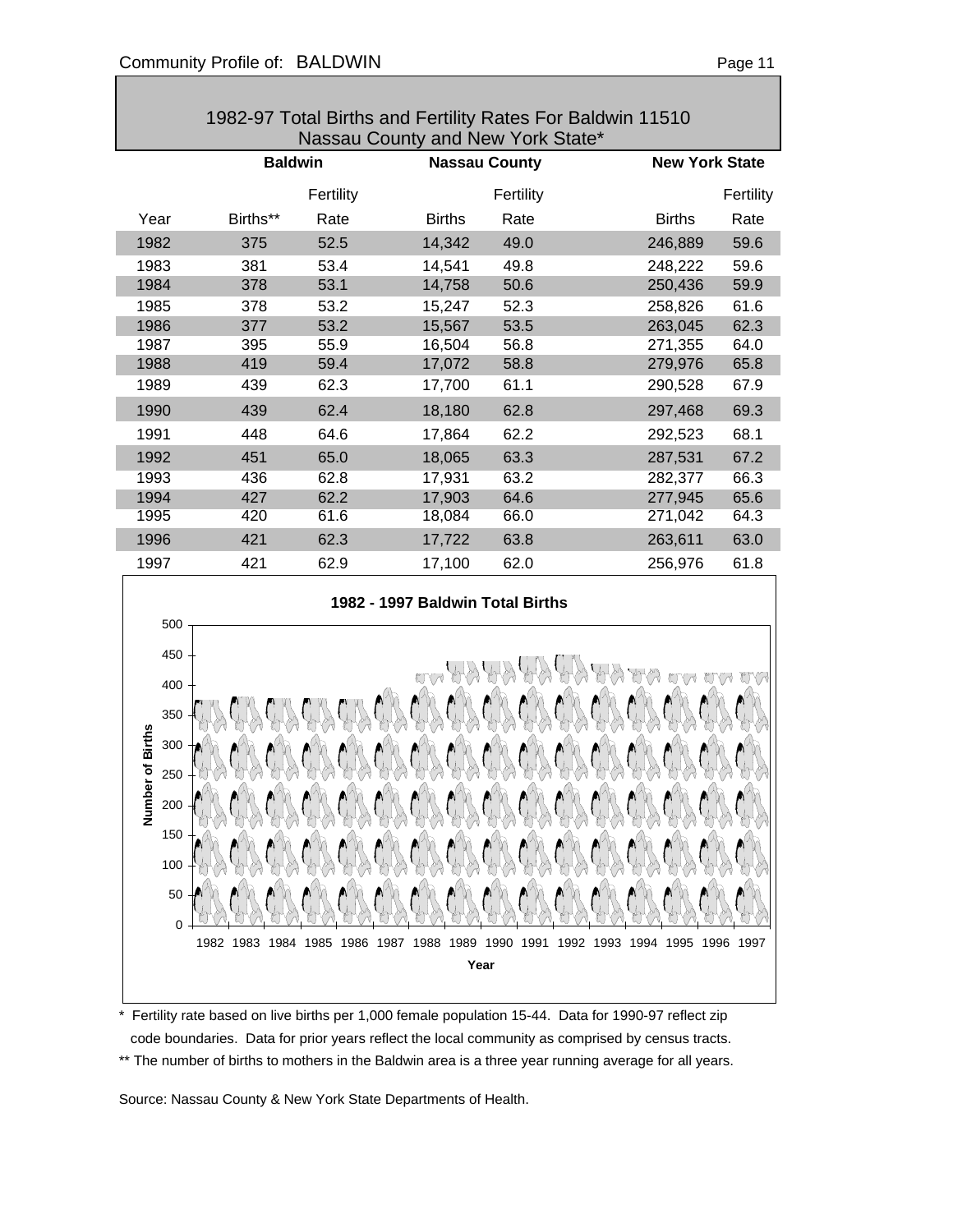| For Baldwin 11510*, Nassau County and New York State** |                |           |                      |           |               |                       |  |  |  |
|--------------------------------------------------------|----------------|-----------|----------------------|-----------|---------------|-----------------------|--|--|--|
|                                                        | <b>Baldwin</b> |           | <b>Nassau County</b> |           |               | <b>New York State</b> |  |  |  |
|                                                        | Teen           | Fertility | Teen                 | Fertility | Teen          | Fertility             |  |  |  |
| Year                                                   | <b>Births</b>  | Rate      | <b>Births</b>        | Rate      | <b>Births</b> | Rate                  |  |  |  |
| 1984                                                   | 9              | 7.1       | 668                  | 12.2      | 25,658        | 35.7                  |  |  |  |
| 1985                                                   | 9              | 7.4       | 711                  | 13.4      | 25,470        | 36.4                  |  |  |  |
| 1986                                                   | 10             | 8.3       | 685                  | 13.4      | 25,134        | 37.0                  |  |  |  |
| 1987                                                   | 10             | 8.7       | 677                  | 13.8      | 25,080        | 38.0                  |  |  |  |
| 1988                                                   | 12             | 11.0      | 663                  | 14.1      | 25,861        | 40.3                  |  |  |  |
| 1989                                                   | 13             | 12.5      | 679                  | 15.0      | 26,593        | 42.7                  |  |  |  |
| 1990                                                   | 13             | 13.2      | 674                  | 15.6      | 26,553        | 44.0                  |  |  |  |
| 1991                                                   | 12             | 13.5      | 672                  | 16.0      | 26,216        | 44.1                  |  |  |  |
| 1992                                                   | 9              | 9.5       | 629                  | 15.1      | 25,330        | 43.4                  |  |  |  |
| 1993                                                   | 10             | 10.4      | 700                  | 18.4      | 25,515        | 44.3                  |  |  |  |
| 1994                                                   | 12             | 12.1      | 682                  | 18.2      | 25,852        | 45.3                  |  |  |  |
| 1995                                                   | 15             | 14.7      | 668                  | 18.0      | 24,805        | 43.6                  |  |  |  |

1996 14 13.8 637 15.8 23,864 41.8

# 1984-97 Births To Teen Mothers and Fertility Rates



\* The number of birth to teen mothers in the Baldwin area is a three year "running" average for all years.

\*\* Fertility rate based on live births per 1,000 female population 15-19. Data for 1990-97 reflect zip code boundaries. Data for prior years reflect the local community as comprised by census tracts. Source: Nassau County & New York State Departments of Health.